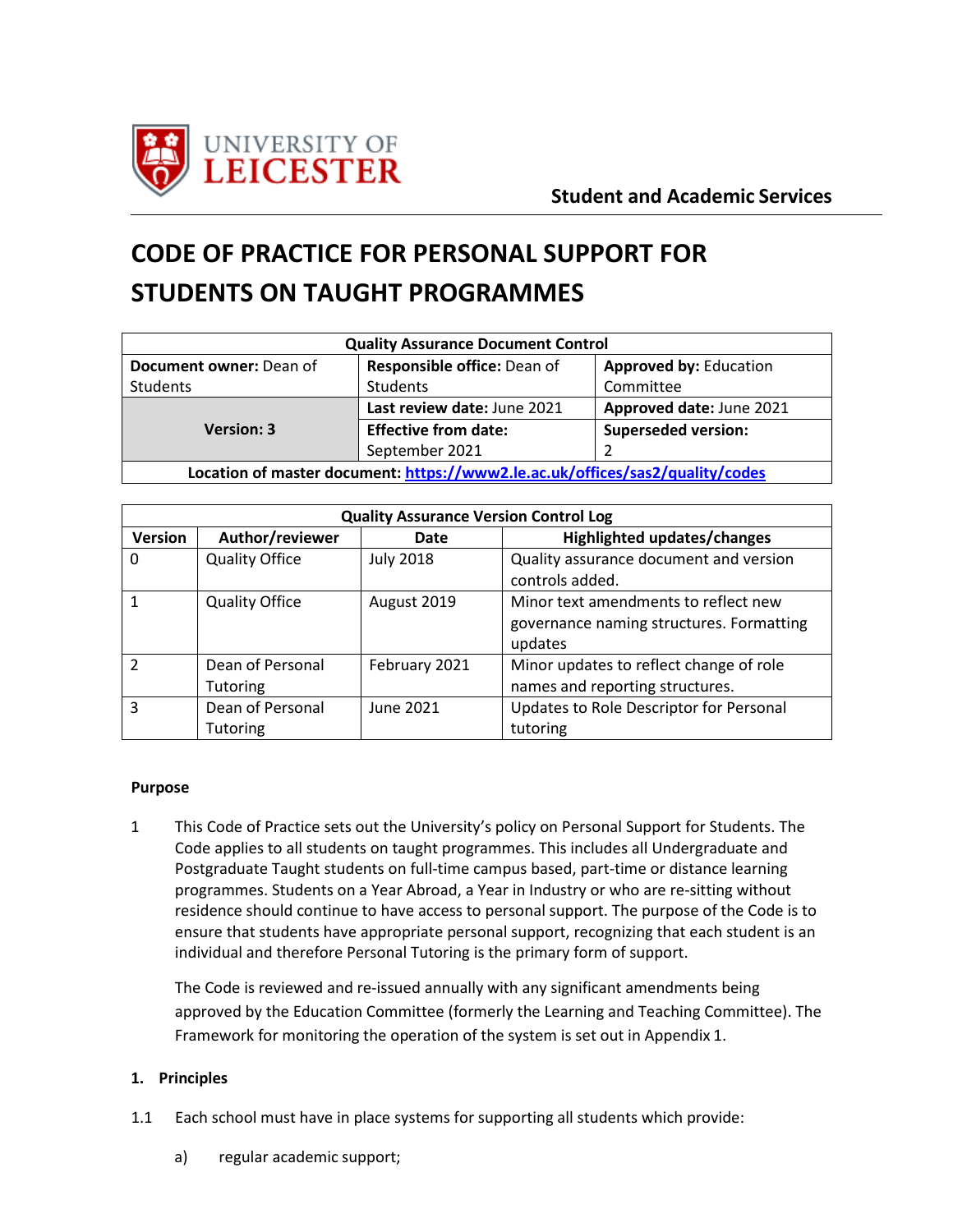- b) crisis support and signposting to relevant university services;
- c) reflection on each student's progress and development of their academic and transferable skills, using (but not limited to) feedback from assessedwork;
- d) access to careersinformation.
- 1.2 The responsibility for initiating contact in respect of regular personal support lies with the school.
- 1.3 The responsibility for initiating contact in respect of crisis support or additional requests for guidance lies with the student, but on the understanding that clear arrangements are in place to facilitate that contact. This information should be readily available in programme handbooks, online, and communicated to students during induction to each year of study.
- 1.4 Students and staff have equal responsibility for developing and maintaining therelationship.
- 1.5 Staff providing personal support for students must receive training. Training will include information regarding University services, and how to appropriately direct students to the relevant support service when the matter is outside the tutor's area of expertise (e.g. careers advice or well-being). It is the responsibility of schools to ensure that training that is developed by our university in these areas is delivered to those responsible for personal tutoring with a school.
- 1.6 In-person training is strongly recommended; it is an essential component of new staff induction, and is mandatory for all Senior Tutors. In addition to centrally provided training and development, there must also be briefings by the School in relation to the content of this Code of Practice.

## **2 Operation of the Personal Tutor System**

- 2.1. Each student must be allocated a Personal Tutor at the start of theirprogramme.
- 2.2 The school must notify the student and the University Registry of this allocation, and of any subsequent changes to this allocation. The school must also publish in the school handbook the procedures whereby students can apply to change their Personal Tutor.
- 2.3 Joint degree students must be allocated a Personal Tutor from their Lead school, but must also have access to academic support in both disciplines. Students studying a Year in Industry/Year Abroad programme must be allocated a key contact in their school, and partner institution/company, in addition to their Personal Tutor. Re-sit without residence students should maintain contact with their Personal Tutor throughout the year.
- 2.4 The allocation of staff to the role of Personal Tutor can be undertaken in number of ways, appropriate to the size and mode of the programme, for example, Campus Based or Distance Learning.
- 2.5 Tutors must have knowledge and understanding of the student's programme of study. Schools should ensure that the number of tutees allocated to Tutors is at an appropriate level to ensure that they can have meaningful contact with each of their personal tutees.
- 2.6 Students should be allocated a Personal Tutor within the first week of their programme.
- 2.7 Senior tutors must provide a personal tutoring handbook to those responsible for personal tutoring. This handbook is based on a centrally provided, and annual updated template which is then updated to reflect the needs of tutoring within that school or its programmes.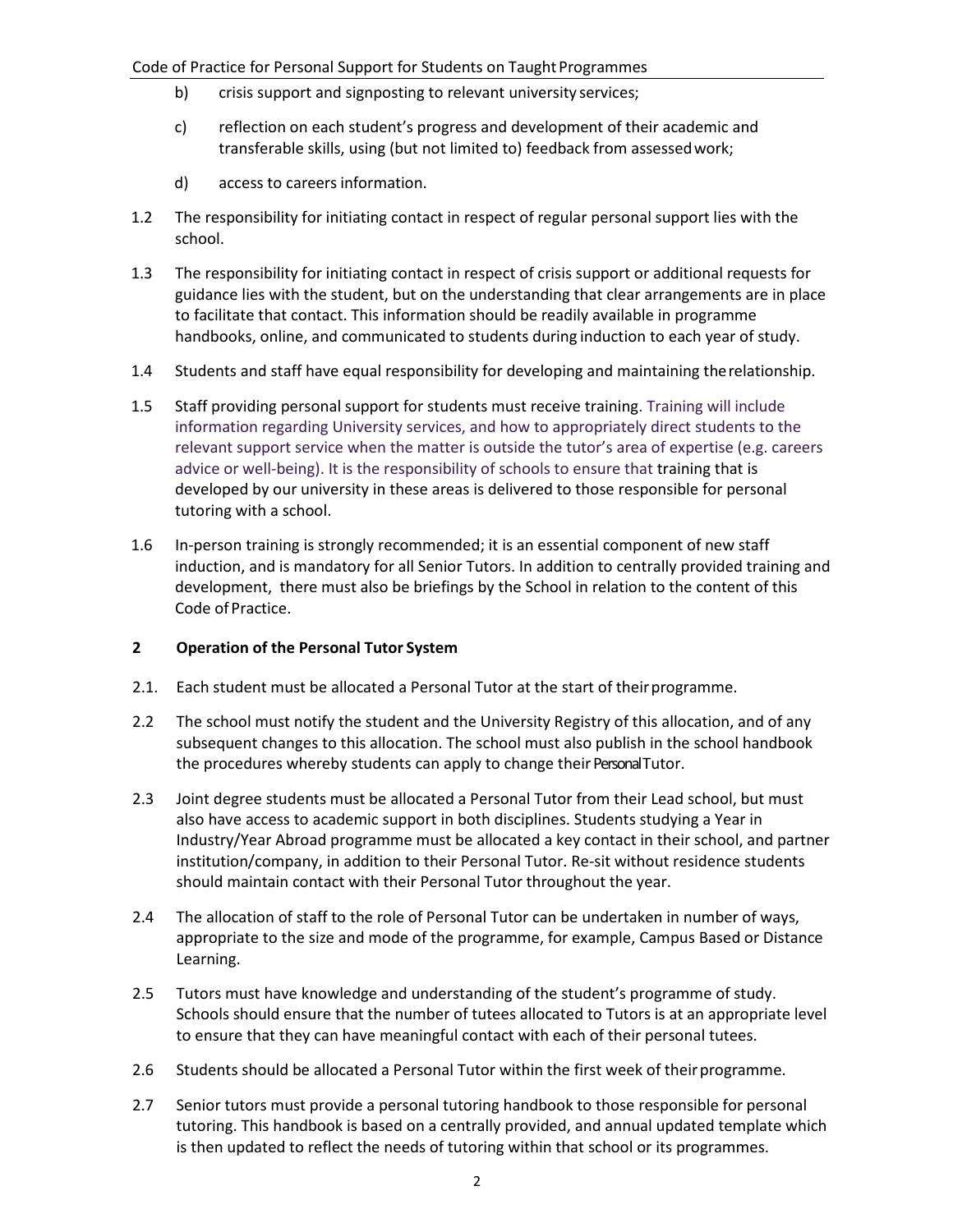#### **3 Roles and responsibilities**

- 3.1 The role and responsibilities of Personal Tutoring are in Appendix 3.
- 3.2 Schools or programmes may choose to incorporate additional responsibilities into personal tutoring, such as personal development planning. If so, this must be communicated to tutors and students.
- 3.3 To fulfil these responsibilities, those involved in tutoring must try to develop and maintain an understanding of relevant university regulations and procedures, the courses that tutees undertake and student obligations. They should also engage enthusiastically in relevant training and development activities.

#### **2. Role, responsibilities and appointment of the Senior Tutor**

#### **Appointment:**

- a) Each Department or School appoints a Senior Tutor to fulfil the responsibilities set out in this Code. Depending on the size and make-up of the Department, this role can be split between individuals.
- b) Nominations for the role should be confirmed and approved at a College Education Committee. The Education Committee should be notified of each appointment.
- c) The length of term for a Senior Tutor is 3 years. This term isrenewable.

#### **It is the role of the Senior Tutor to:**

- a) Monitor the implementation of the Personal Tutor system in accordance with this Code of Practice including, but not limited to, ensuring all students are allocated a Personal Tutor, that meetings are taking place at the requisite frequency, that records of meetings are being kept, and that tutors receive support and guidance required to fulfil their role.
- b) Help the College Education Committee and Dean of Personal Tutoring to identify general trends, such as good practice and commonly reported matters, from Personal Tutors and Tutees. To aid this process, they must offer the opportunity for both Tutors and tutees to offer feedback at least once per year.

Senior Tutors will be the first point ofcontact for Personal Tutors. Reasons for contact include:

- a) if the Personal Tutor feels ill equipped or needs further guidance in supporting a student;
- b) A Personal Tutee wishes to escalate issues relating to process.

Senior Tutors will be the point of contact for Personal Tuteesif:

- a) a change of Personal Tutor is requested;
- b) a Personal Tutee wishes to escalate issues relating to process

Senior Tutors will liaise with key staff contact responsible for supporting Joint Honours and Major- Minor students.

3.4 It is a student's responsibility to: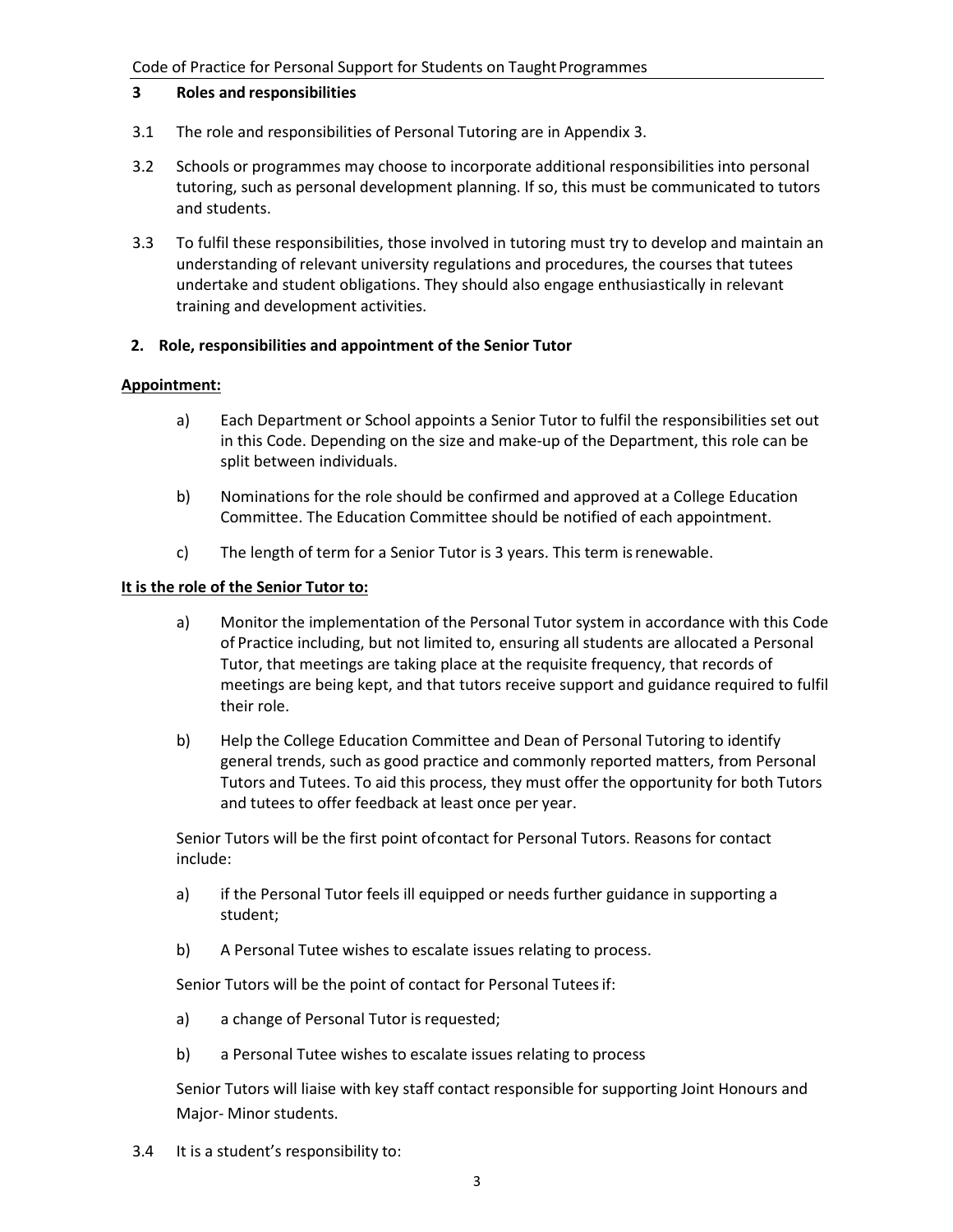#### Code of Practice for Personal Support for Students on Taught Programmes

- a) Respond to contact from their Personal Tutor (contact here includes invitations to faceto face meetings, telephone conversations and e-mail).
- b) Take the initiative in instigating meetings or contact if the need arises, seeking timely advice from their Tutor when faced with academic, course assessment, personal or other issues which require support.
- c) Behave in accordance with the school personal tutoring provision, including but not limited to: providing examples of work with feedback to discuss; attending group tutorials; be willing to discuss their own academic development.
- 3.5 It is a School's responsibility to:
	- a) draw the attention of staff and students to this Code of Practice annually and circulate any additional school guidelines via school meetings;
	- b) ensure that relevant information concerning tutees is passed on to tutors in a timely manner;
	- c) implement a programme of scheduled meetings between Tutors and tutees across the academic year, including recommendations regarding the main focus for each of these meetings, see Appendix 2 for an example.
	- d) Have an agreed and published arrangement for dealing with students requiring immediate advice or assistance; this means that, when a Tutor is not available, there should be a clear alternative contact. Such arrangements for crisis support should be clearly publicized to students, academic and administrative staff.
	- e) Ensure that, if a Personal Tutor becomes unavailable for any reason for a significant period of time, a new Tutor is allocated and that this is advised to the student and to Registry. This includes students who are re-sitting without residence.
	- f) Report the allocation of personal tutoring and advise on the workload requirements for personal tutoring within a school, to ensure that tutees are able to have meaningful contact with staff.
- 3.6 It is a College's responsibility to:
	- a) in the case of joint or Major/Minor degree students, ensure that liaison takesplace across the schools to ensure students have access to appropriate support;
- 3.7 It is the Institution's responsibility to:
	- a) provide training to all members of staff who are Personal Tutors, or staff who have regular contact with students;
	- b) appoint a Dean of Personal Tutoring to uphold the Code and intervene on matters of personal support for students

#### **4. Monitoring**

- 4.1 Operation of the Personal Tutor system should be a standing item for student-staff committees and school staff meetings.
- 4.2 Senior Tutors should report annually to College Education committees regarding the operation of the Personal Tutor system within their area of responsibility. This report should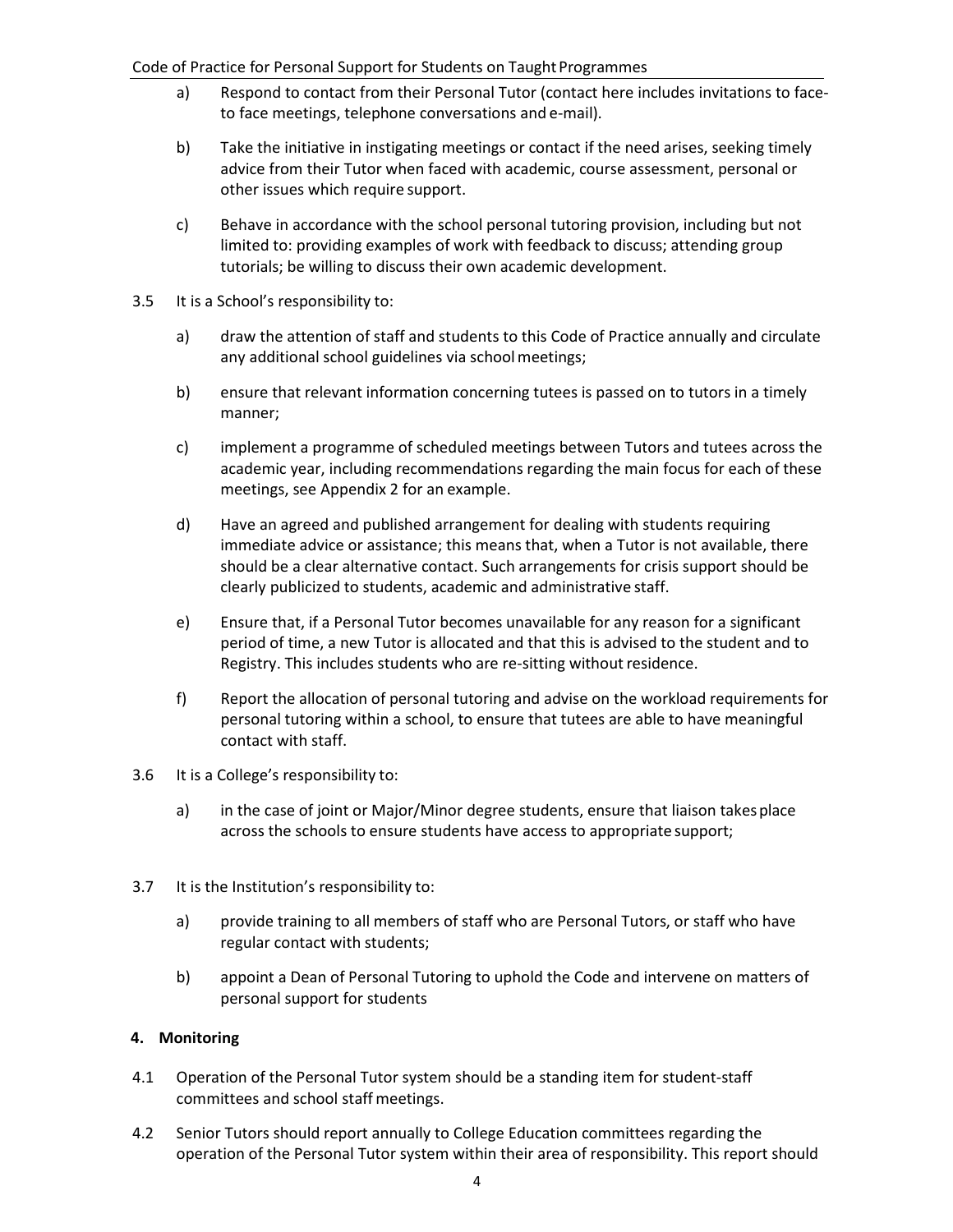include:

- a) the maximum number of Personal tutees allocated to any one tutor;
- b) any training or induction activities offered to tutors and the perceived effectiveness of that training;
- c) how the school has monitored personal support forstudents;
- d) the chosen model used for Personal Tutoring, providing evidence that the model is effective.
- 4.3 College Education committees and Dean of Personal Tutoring should include information on personal support for students annually to the Student Partnership Sub-Committee so that good practice and any issues can be disseminated across the University.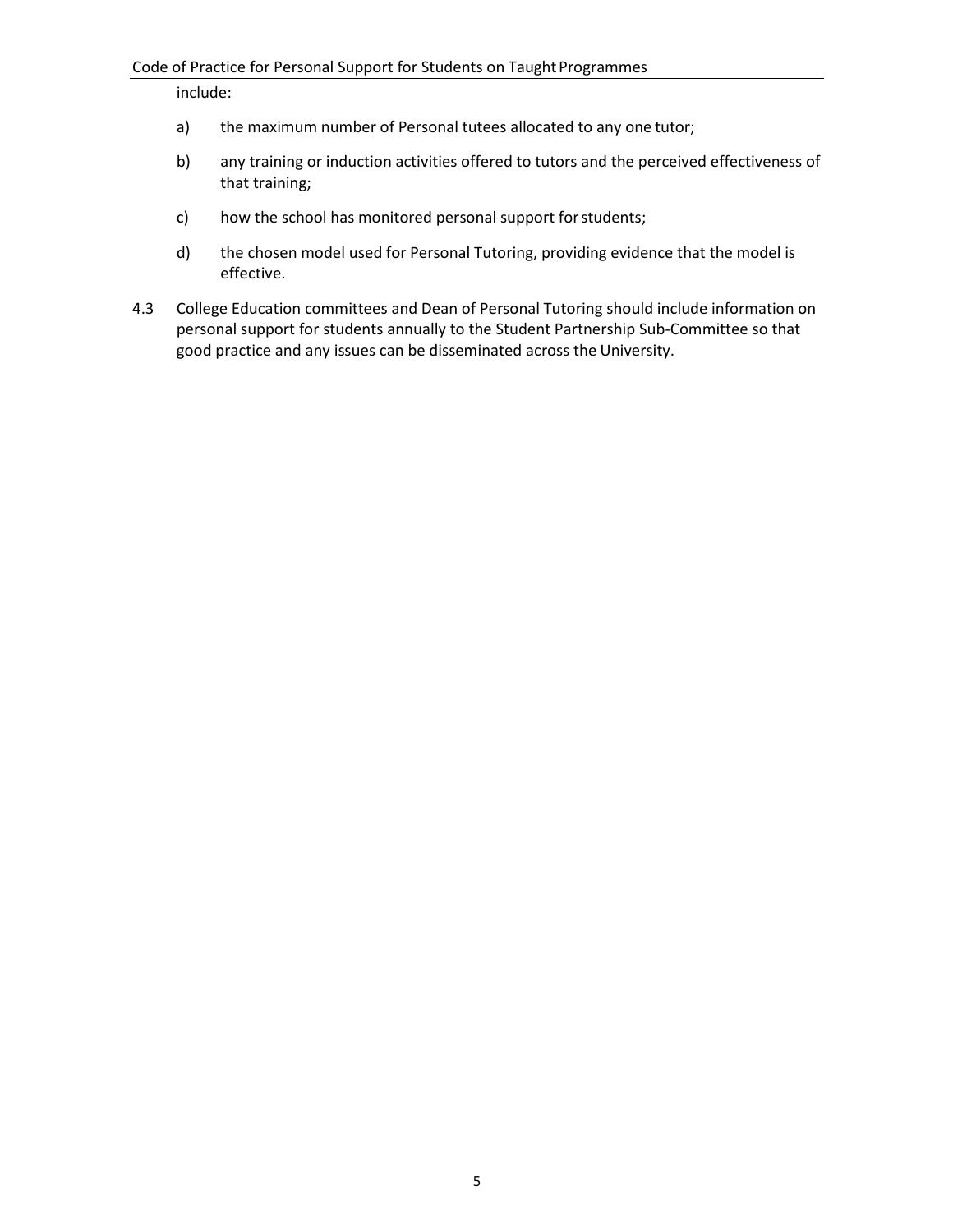## **5. Appendix 1:**

### **Personal Tutoring Reporting and Monitoring Framework**

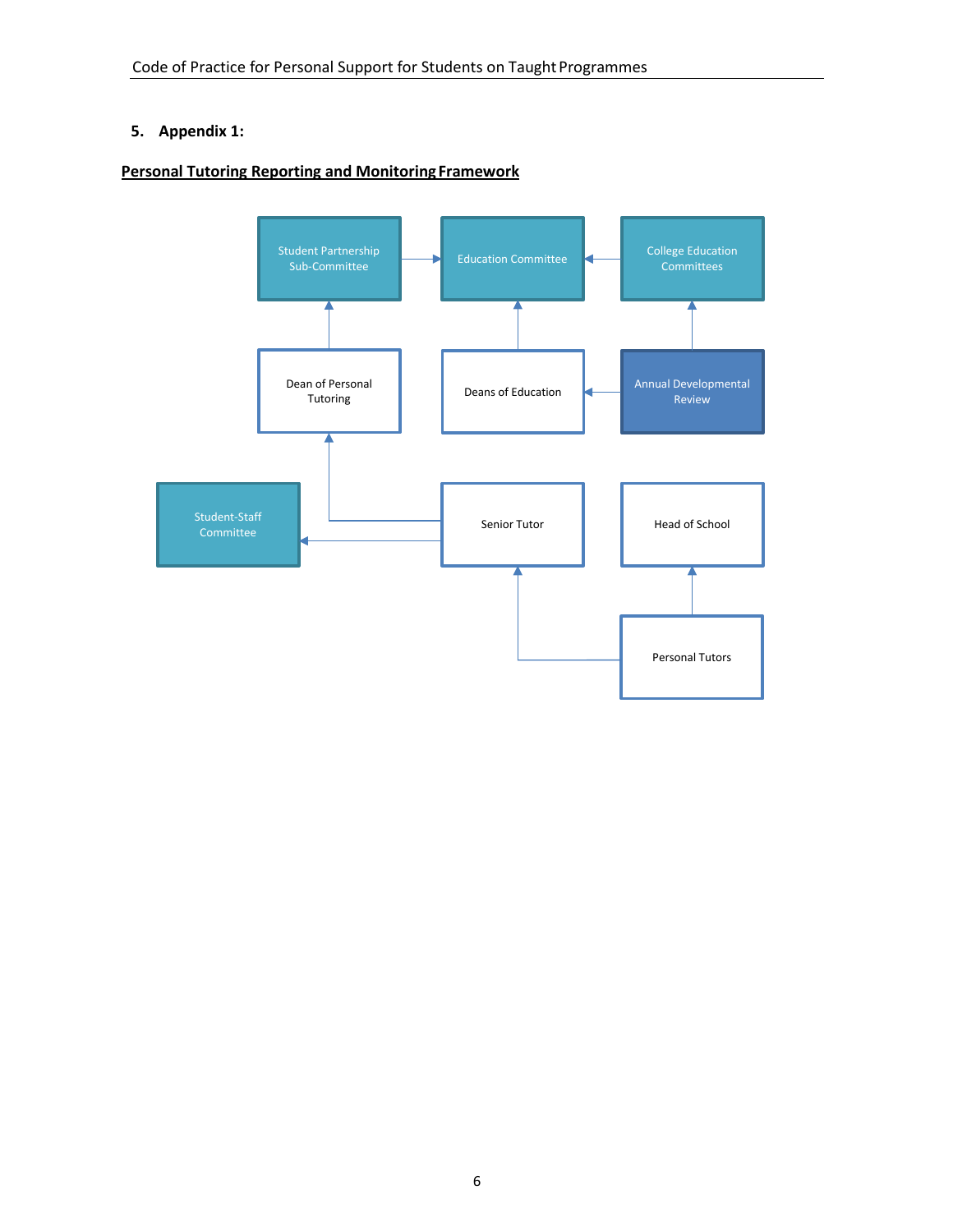### **6. Appendix 2:**

## **Example programme (3 year, campus-based)**

The following is offered as one example way in which meetings between a personal tutor and their tutees could be constructed. It is intended to offer inspiration for discipline and context specific development rather than as an "off the shelf" template. Senior Tutors are able to supply other models and guidance.

### **Year 1**

| Meeting       | Term/timing                   | Format      | Content                                                                                                                                                                                                                                                                                                                                                                                                                                                                                                                                          |
|---------------|-------------------------------|-------------|--------------------------------------------------------------------------------------------------------------------------------------------------------------------------------------------------------------------------------------------------------------------------------------------------------------------------------------------------------------------------------------------------------------------------------------------------------------------------------------------------------------------------------------------------|
| 1             | Autumn<br>Week 1              | Group       | Main focus: Introductions: Who's who? Role of the tutor. Checking<br>contact details accurate and complete. Student and PT<br>responsibilities within the scheme. Expectations, difference school<br>v university.<br>Note: Opportunity to request personal meetings if want to discuss<br>confidential information.                                                                                                                                                                                                                             |
| $\mathcal{P}$ | Autumn<br>Week 6<br>(approx.) | $1 - 2 - 1$ | Main focus: student sends/brings feedback on first coursework<br>assignment for discussion. Tutor provides guidance on what the<br>feedback means and explore with the student ways in which they<br>can improve. PT should not have to read through the work but<br>should simply offer an interpretation of the feedback that has been<br>provided. This advice and guidance will help in preparation of next<br>work.<br><b>Other activities:</b> check on how student is settling into University<br>and if there are any specific problems. |
| 3             | Spring<br>Late Feb            | $1 - 2 - 1$ | <b>Main focus:</b> Discuss first semester exam results.<br>Other activities: Promote importance of using summer vacation to<br>develop skills and experience. Suggest drafting of CV.                                                                                                                                                                                                                                                                                                                                                            |
| 4             | Summer<br>First week          | Group       | Main focus: Advice on module selection for subsequentyear(s)<br><b>Other activities: Additional exam advice.</b>                                                                                                                                                                                                                                                                                                                                                                                                                                 |

#### **Year 2**

| Meeting       | Timing                           | Format      | Content                                                                                                                                                                                                                                        |
|---------------|----------------------------------|-------------|------------------------------------------------------------------------------------------------------------------------------------------------------------------------------------------------------------------------------------------------|
| 1             | Autumn<br><b>Week 1-2</b>        | $1 - 2 - 1$ | Main focus: Welcome back, different expectations in year 2                                                                                                                                                                                     |
| $\mathcal{P}$ | Autumn<br>e.g. Week 8-<br>9      | $1 - 2 - 1$ | Main focus: Feedback on two pieces of coursework.<br><b>Other activities:</b> Preparation advice for Jan exams, Advice about<br>securing summer vacation work.                                                                                 |
| 3             | Spring<br>e.g. Week<br>$19 - 20$ | $1 - 2 - 1$ | Main focus: Project and module selection advice. Exam feedback<br>Other activities: Student to bring a copy of their current CV. Advice<br>from tutor. Filed by tutor, student encouraged to send a revised<br>version whenever they have one. |
| 4             | Post-exams                       | Group       | <b>Main focus:</b> General catch-up, advice about dissertation.                                                                                                                                                                                |